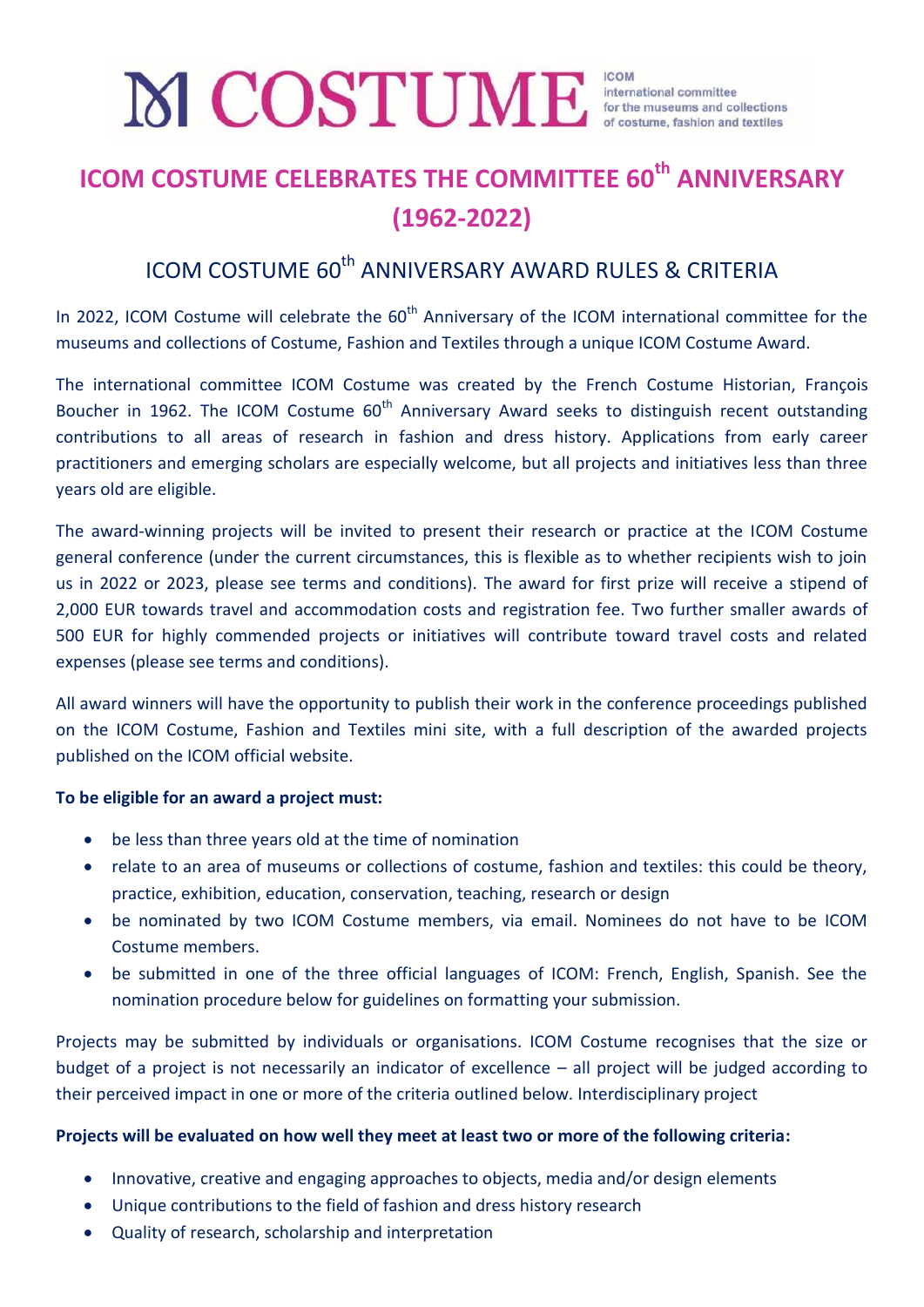- Wider impact on communities, museum visitors or society at large
- Potential to improve access to museum collections
- Potential to disseminate research into an aspect of fashion and dress history more widely
- Adherence to best practice in museums and/or academic research
- Awareness of the project's target audience
- Overall excellence, encompassing the ability to serve as a model for advancing research in fashion and dress history

Projects will be evaluated by the appointed evaluation committee comprising the following ICOM Costume members who are collectively able to evaluate projects in English, French and Spanish:

- Kaji Appolinaire, CDP Cameroun; National Secretary of ICOM Cameroun
- Alexandra Kim, City of Toronto
- Yayoi Motohashi, The National Art Center, Tokyo
- Vicky Salías, Museo de la Historia del Traje, Buenos Aires
- Corinne Thépaut-Cabasset, Château de Versailles (Chair ex-officio, ICOM Costume)

### NOMINATION PROCEDURE

Nominations must be made via email, by two ICOM Costume members in good standing. Nominators can nominate themselves.

A complete nomination for the ICOM Costume 60<sup>th</sup> Anniversary Award should include the following information submitted by email as a single Word or PDF file, maximum 4 A4 sides in length. Image files are also welcome: up to 10 image (jpg) files may be submitted separately, or images can be embedded in the Word or PDF file.

- A brief description or biography of the institution or individuals presenting the project (max. 250 words)
- A written overview of the project: this should include the project aims, objectives and outputs, and its intended impact on or contribution to the field of costume, fashion and dress history (max. 2 sides of A4)
- A brief summary of how it meets the award criteria
- A summary of the project's target audience. If project evaluation has been carried out, please include a brief statement regarding audience feedback or other means of audience engagement
- You can include links to other material as desired, such as examples of exhibition catalogues, gallery guides, brochures, videos, or handouts, or information about related public programmes and online content. Please limit this to up to 3 attachments.

# AWARD TERMS & CONDITIONS

- The award for first prize will received a stipend of 2,000 EUR towards the cost of travel and accommodation and/or registration fee on production of relevant receipts
- Two further smaller awards for highly commended projects or initiatives will contribute toward travel costs and related expenses up to the amount of 500 EUR
- Please note that receipts must be provided for all travel and conference-related expenditure
- Given current uncertainty around travel restrictions in the coming months due to the COVID-19 pandemic, award recipients may choose whether they wish to attend to present their work either